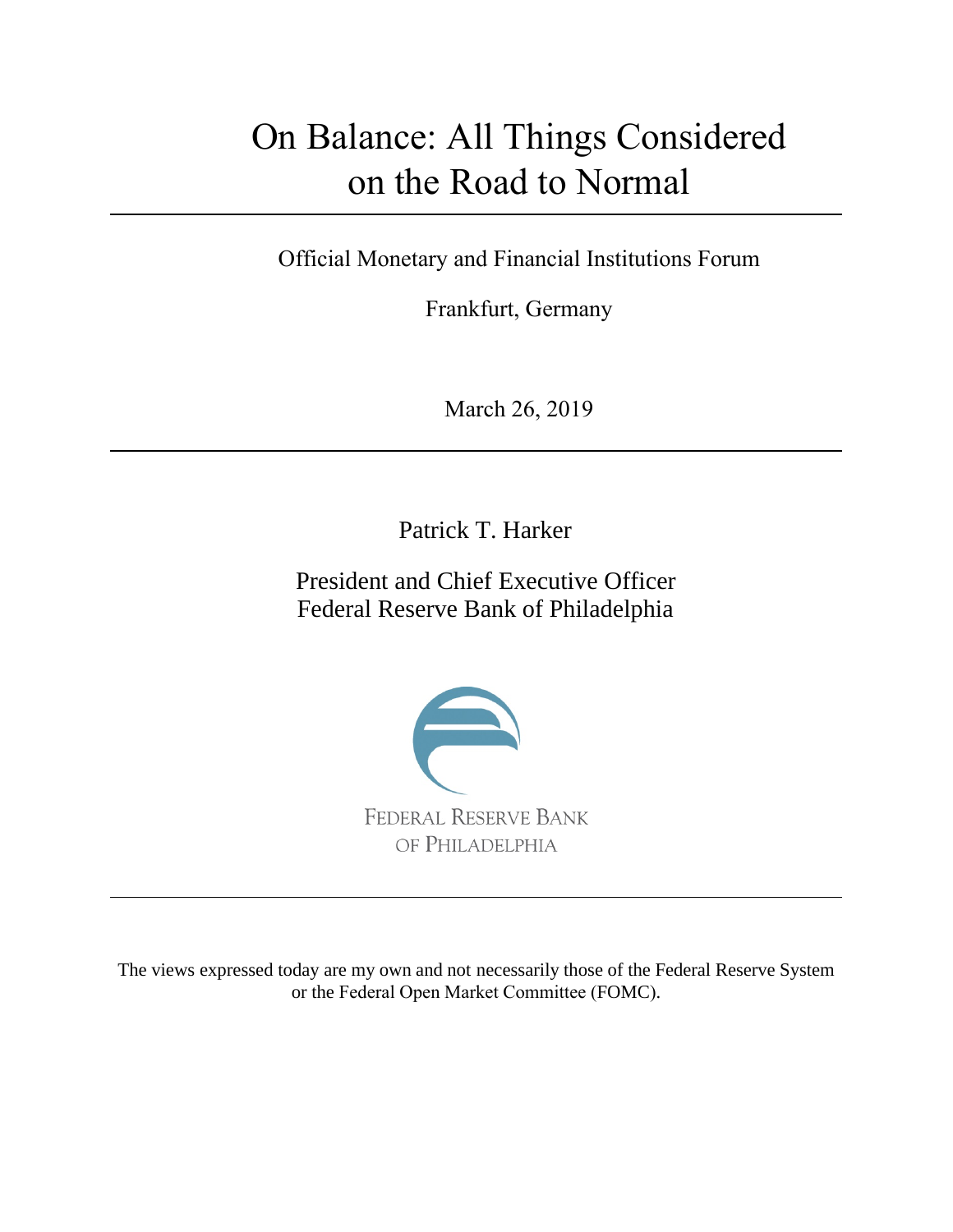# **On Balance: All Things Considered on the Road to Normal**

Official Monetary and Financial Institutions Forum Frankfurt, Germany March 26, 2019 Patrick T. Harker President and Chief Executive Officer

Federal Reserve Bank of Philadelphia

*Note: President Harker presented similar [remarks](https://philadelphiafed.org/publications/speeches/harker/2019/03-25-19-official-monetary-and-financial-institutions-forum) on March 25, 2019, at the OMFIF meeting in London.*

Guten Tag und danke. It's a pleasure to be in Frankfurt. Since that greeting all but exhausted my German vocabulary, I'll turn to something I'm more fluent in: policyspeak. I promise to pepper it with some actual English.

I'll start with a brief economic outlook, then turn to a topic that has garnered a surprising amount of attention in recent months: the Fed's balance sheet. It is a subject rife with awkward economic phrasing, but an important one nonetheless, so I hope you'll bear with me.

Before we get to that, however, a bit of verbiage required of all Fed policymakers and easily translatable: the standard disclaimer that the views I express today are mine alone and do not necessarily reflect those of anyone else in the Federal Reserve System.

## **Outlook**

With that out of the way, the promised outlook, which is, overall, pretty good.

Starting with GDP, I see growth a bit above 2 percent for this year, returning to trend of around 2 percent sometime in 2020. That reflects structural, slow-moving forces — like demographics, muted growth in the labor force, and lower productivity growth — rather than any temporary headwind.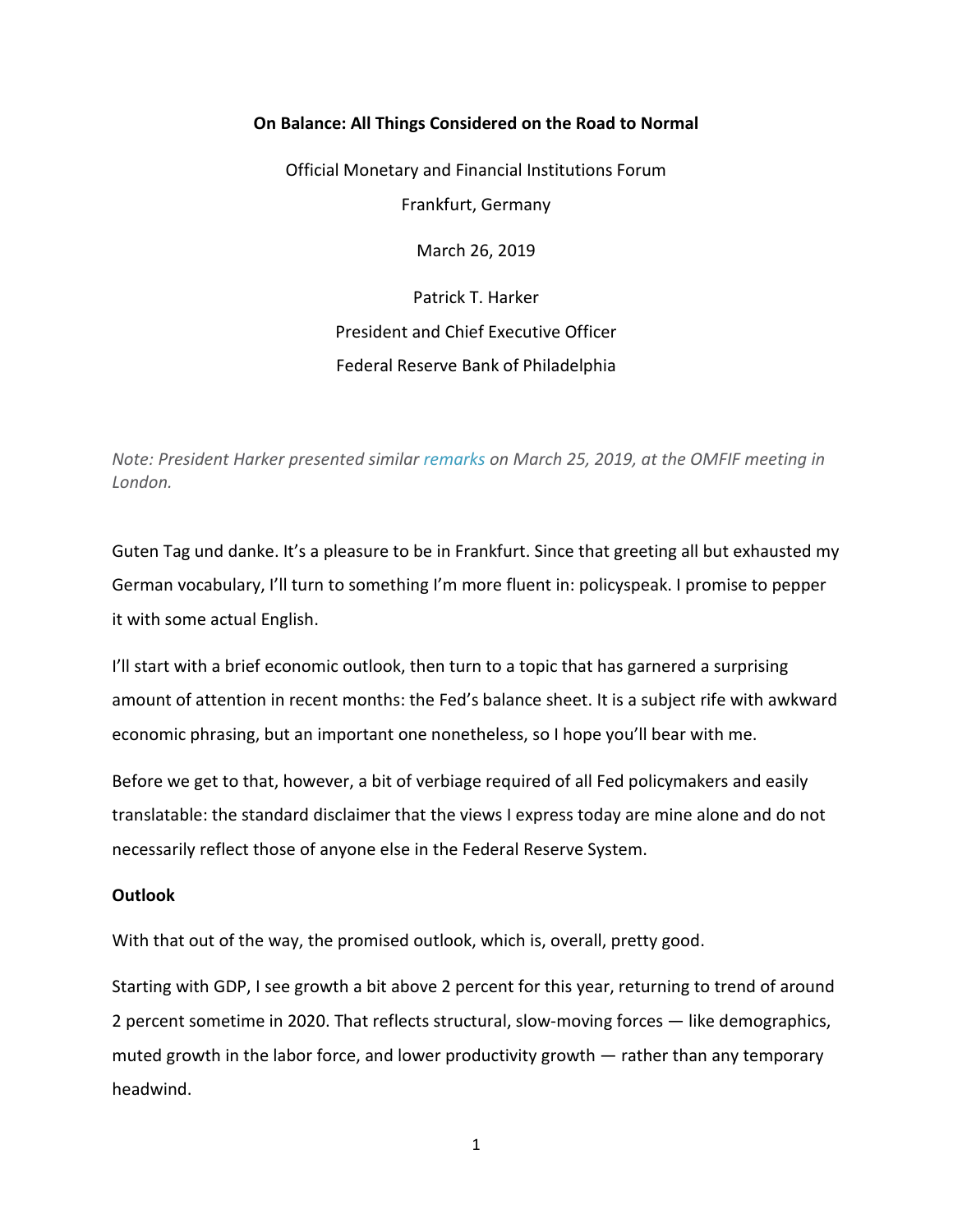PCE remains the primary driver of real GDP growth, and household spending continues at a strong, sustained pace. Businesses, however, have reported an increase in uncertainty and a decrease in confidence. Coupled with tighter financial conditions, the investment outlook is not quite as rosy as last year. It's certainly not dire, but the specter of uncertainty does cast a shadow, and the ambiguity of the current climate appears to be having a dampening effect.

I am also monitoring international influences, including the outlook for growth abroad and trade developments.

For the U.S. overall, I would say that, on balance, the potential risks tilt very slightly to the downside, but I emphasize the word "slight." I still see the outlook as positive, and the economy continues to grow in what is on pace to be the longest economic expansion in our history.

We are also seeing continued strength in the labor market, with employment data continuing to show remarkable health — so much in fact, that it has surprised many of us. While there was widespread despairing over the February jobs report, I'd caution against getting caught up in a single data point. The medium term is what's important, and over the past six months, we have created an average of 190,000 jobs a month.

Inflation is running around our preferred 2 percent target and, importantly, does not appear to be on a strong upward trajectory. If anything, it's edging slightly downward.

Based on these combined conditions, I continue to be in wait-and-see mode. My current view is that, at most, one rate hike this year, and one in 2020, is appropriate, and my stance will be guided by data as they come in and events as they unfold.

#### **The Fed's Balance Sheet — A Brief History and Where Things Stand Today**

Before I head into the particulars of the balance sheet, I'd like to add some context, with a quick reminder of how we arrived here, and what, exactly, "here" is.

In response to the financial crisis and its aftermath, central banks around the globe took a number of policy initiatives. Unlike many others, the Federal Reserve did not enter into a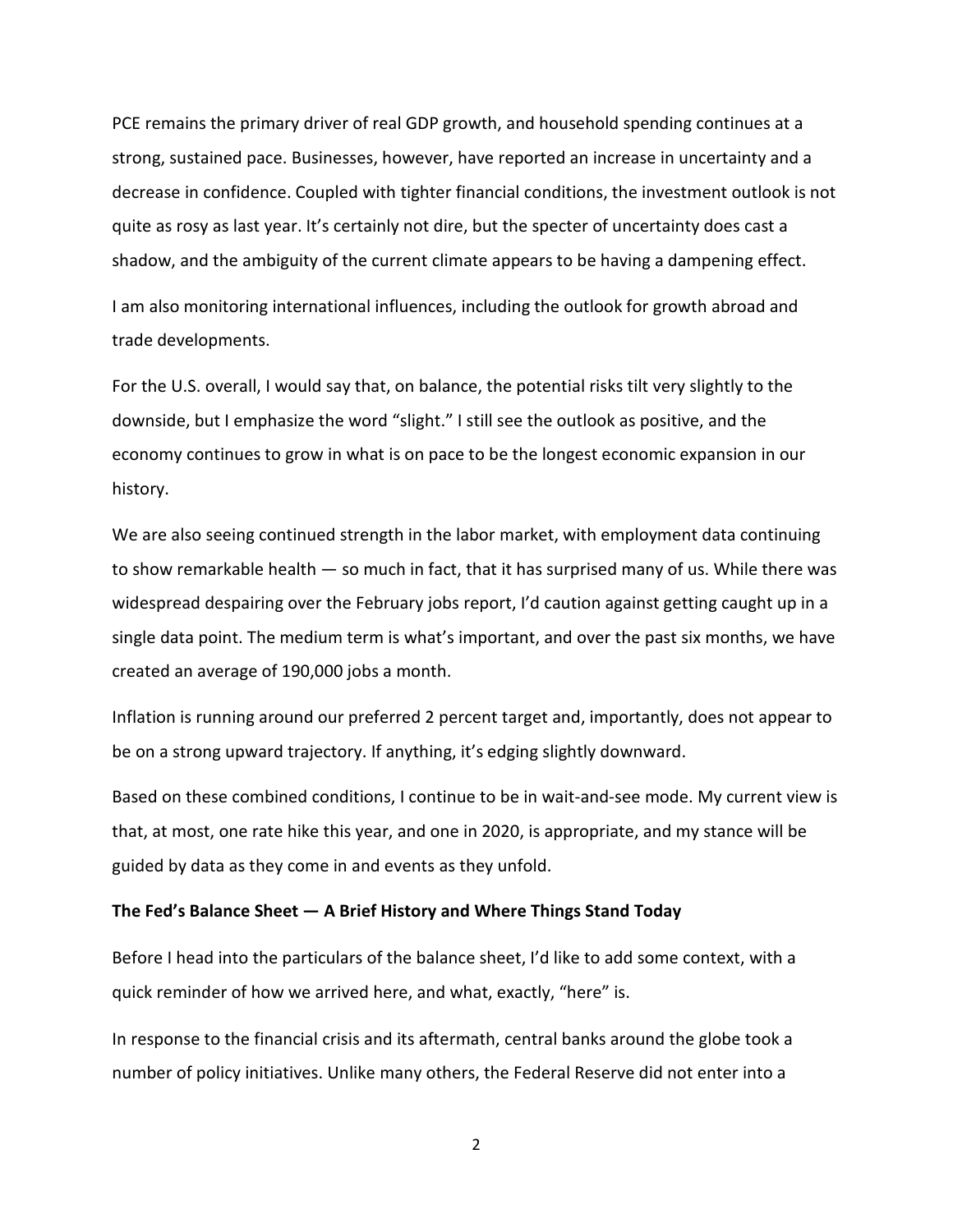regime of negative rates. Instead, we lowered the federal funds rate to essentially zero, and followed it with several rounds of quantitative easing.

As its more technical name — large-scale asset purchases — indicates, QE involved buying large amounts of Treasuries and mortgage-backed securities, swelling the Fed's balance sheet to approximately \$4.5 trillion — about five times its size before the onset of the crisis.

The last of the purchase programs ended in late 2014. At that point, the outlook for the U.S. economy had improved markedly and the Committee started to think about raising the federal funds rate, which was still essentially at zero. At the same time, they decided to keep the overall size of the balance sheet constant, reinvesting the proceedings as our asset holdings reached maturity.

In October of 2017, it was time for the balance sheet to start its journey back to normal. We began by reinvesting only some of the principal payments from our Treasury and MBS securities, and the balance sheet decreased by the amounts not reinvested. In other words, we let our assets run off at a gradual and predictable pace. Steady as that pace may be, however, we've already reduced our securities holdings by close to half a trillion dollars.

On the other side of the balance sheet, the aggregate level of reserves currently stands at roughly \$1.6 trillion. That's \$1.2 trillion less than the peak of \$2.8 trillion, back in 2014, and close to \$600 billion less than when we started unwinding. Reserves declined by more than our asset redemptions due to the growth of non-reserve liabilities, mostly currency.

We noted at the time that the unwinding would be essentially on autopilot and spectacularly boring — though we were clear about our intent to keep an eye on things. Along the way, we have communicated our plans and principles regarding the normalization process. And from the very beginning, we made it clear that we intended to hold "no more securities than necessary to implement monetary policy efficiently and effectively."

As the balance sheet runoff unfolded, we rapidly approached the beginning of the end. Last November, we resumed our discussions of the Committee's plans to implement monetary policy over the longer run.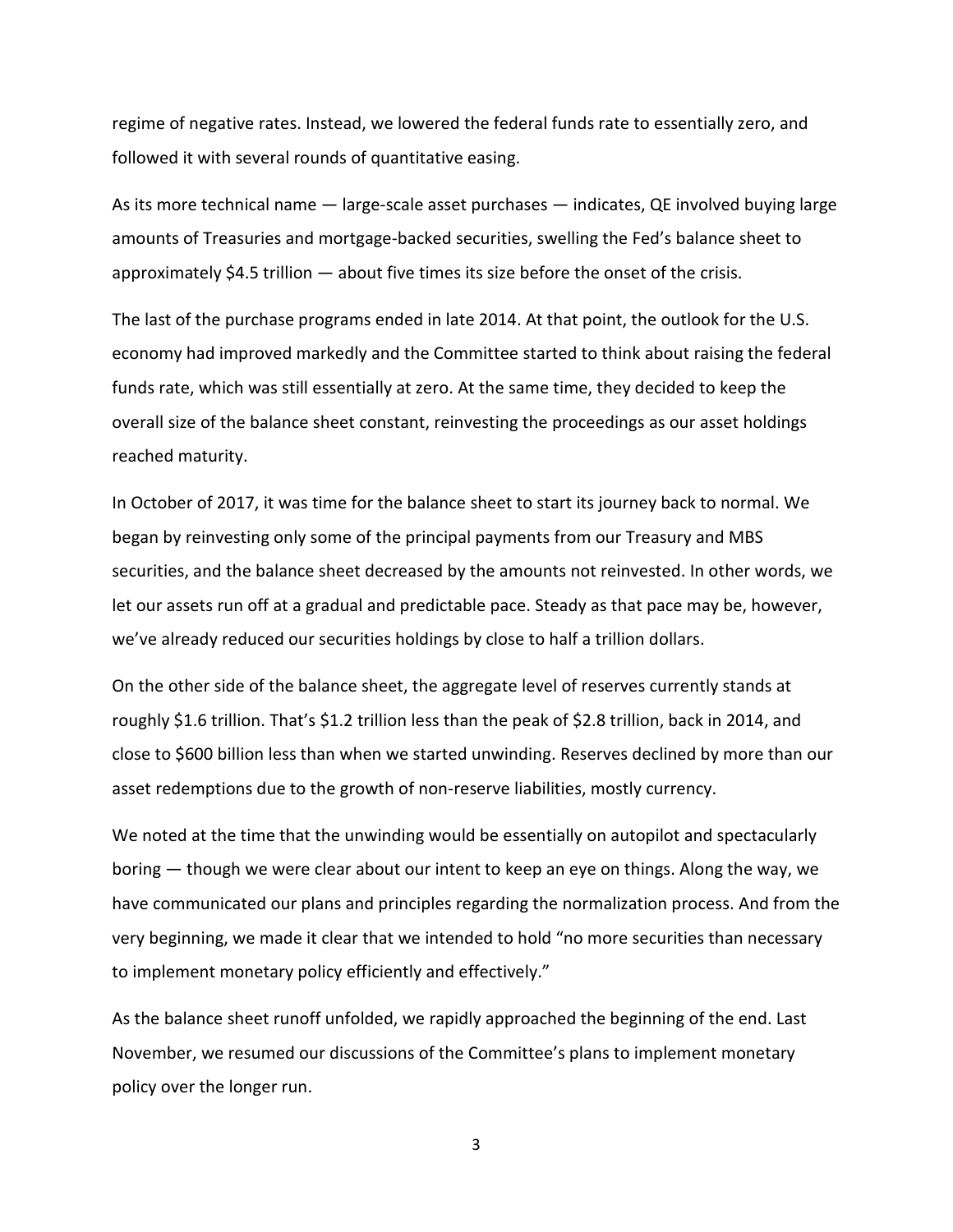Staff from across the Federal Reserve System presented excellent work on an array of options.

After careful consideration, we agreed that the current implementation framework has served us very well. Our administered rates have proven effective at controlling short-term interest rates. This allows us to continue using changes in the target range of the fed funds rate as the primary means of adjusting the stance of monetary policy. In January, therefore, we communicated our intention to maintain an "ample supply of reserves" that ensures control over the federal funds rate via our administered rates, without necessitating active management of the supply of reserves.

#### **Transition to the Long-Run Framework**

Today, we're in a very good place. We know what we want the long-run framework to look like; we know that we're getting closer every day; and we know that we're not far from the efficient level of reserves. In the last meeting, therefore, we decided on one more step in the transition to the long-run framework.

In short, we intend to end the balance sheet runoff in September, resuming the reinvestment of all principal payments. Paydowns from MBS, capped at \$20 billion per month, will be reinvested into Treasuries, which is consistent with our long-standing plans to hold primarily Treasuries in our portfolio.

But we are not quite done normalizing yet. We don't just want an ample supply of reserves, we want "no more than necessary." In September, when the runoff ends, reserves will likely still be somewhat above the level needed to efficiently and effectively implement monetary policy.

A key issue is that we only have estimates of the demand for reserves, and we certainly don't have the luxury of a tensile test — breaking points in engineering and economics are very different animals. We should therefore approach the "efficient and effective" level of reserves with caution.

We intend to do that by keeping the size of our aggregate securities holdings constant for a time. During this period, we will see a very — and I do stress "very" — gradual decrease in average reserves, as currency and other non-reserve liabilities grow over time.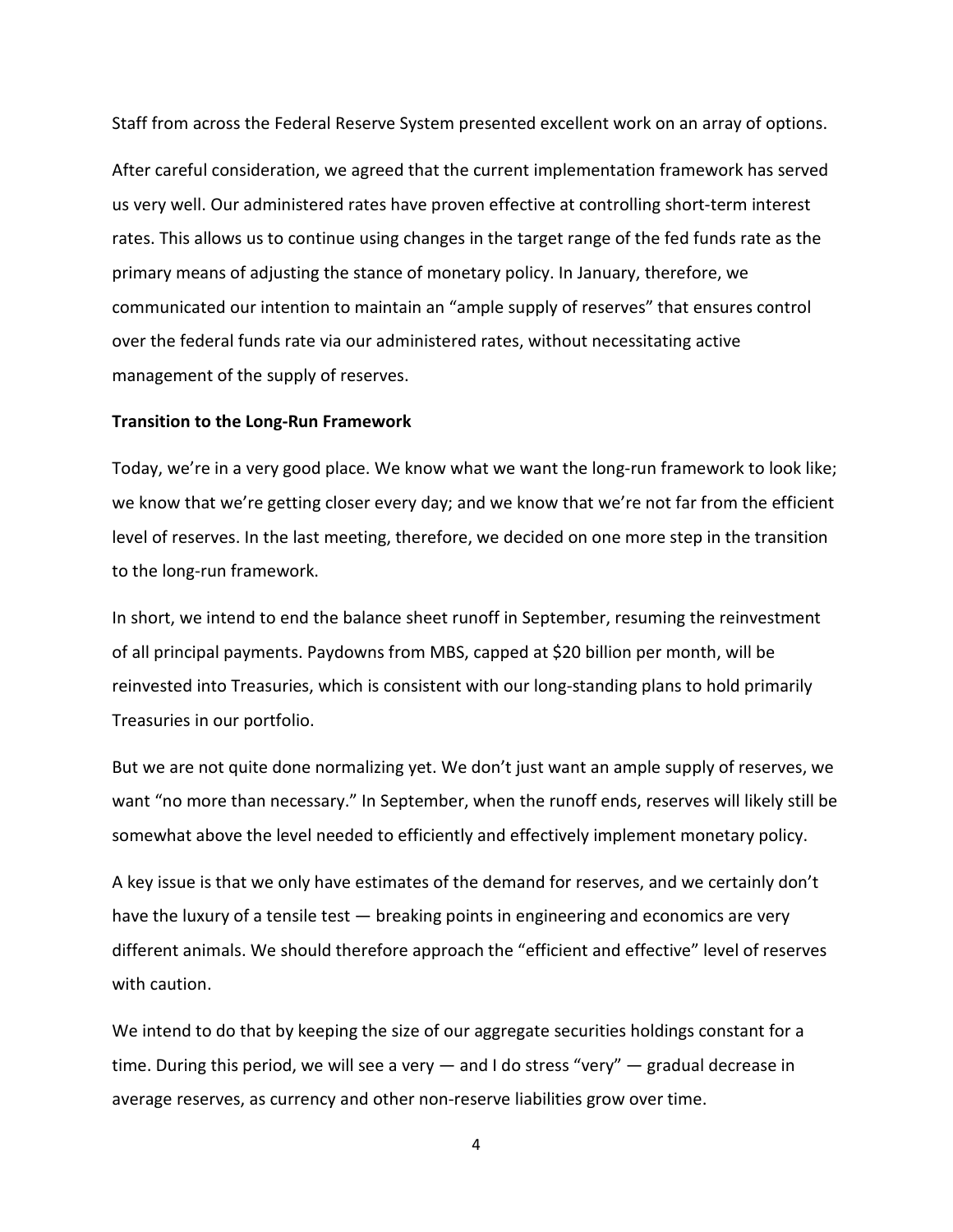This slow and steady approach, which is based on work by the Philadelphia<sup>[1](#page-5-0)</sup> staff, is not only the safer option, it has the additional advantage of reducing uncertainty about the evolution of asset redemptions. It is, therefore, firmly in line with the FOMC's stated objective to proceed in a "gradual and predictable manner."

As reserves continue to decline, they will eventually reach their efficient and effective level, which prompts the question: Will that be the end point for normalization? Not quite. While the balance sheet will indeed hold no more securities than necessary, they will likely not be the securities we want to hold in the long run.

## **A Matter of Principle(s)**

As laid out in the Normalization Plans and Principles, our aim is for the balance sheet to consist primarily of Treasury securities. That is not its current composition, and won't be for some time, with MBS still accounting for 40 percent of our total asset holdings. Additionally, the remaining maturity of our Treasury holdings is still relatively long — about two years longer than the average maturity of outstanding Treasury securities.

That means, of course, that we still have some normalizing to do. The conversation will naturally revolve around the long-run composition the FOMC wants to achieve. However, it's important to note that "long run" does mean "long run" — this is a marathon, not a sprint. Even if economic and financial conditions evolve as anticipated, the composition of the balance sheet will not see any drastic change in the near future. And, as noted in January, the Committee is prepared to alter the size and composition of the balance sheet if future economic conditions warrant more accommodative policy than can be achieved by reductions in the federal funds rate alone.

It is my own view, therefore, that the discussion should give primacy to principles over goals, both in guiding the long-run composition of the portfolio and its management along the transition.

<span id="page-5-0"></span> $1$  I would like to thank Roc Armenter for his research and insight.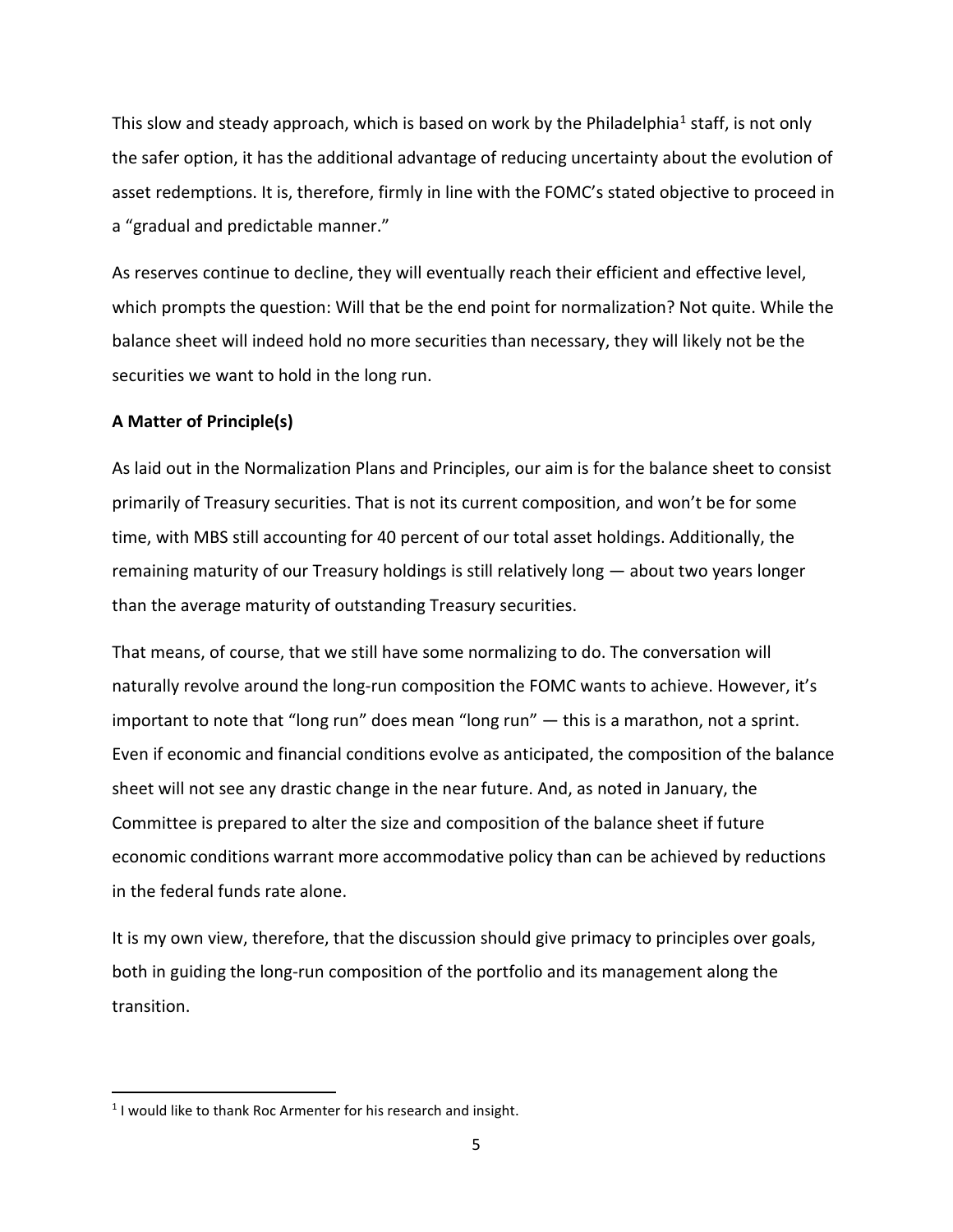It's something of a crutch in speechmaking to rely on quotes from the good and the great who came before us. So I ask your forgiveness as I fall into exactly that trap, and invoke an oft-cited line from FDR, that rules aren't necessarily sacred, principles are.

Among those principles that should be granted sanctity in the debate are neutrality and flexibility, which had formed the basis of balance sheet management prior to the crisis.

Neutrality should function as something of a Hippocratic Oath where market functioning is concerned, vowing to "do no harm." Our Treasury holdings should, in principle, avoid cornering the market on any particular security. One option might be to simply match the maturity distribution of outstanding Treasuries, which would evenly distribute our footprint across maturities. We should also be mindful that recently issued Treasuries, deemed "on the run," are vital for a well-functioning market. We should consider, therefore, how evenly acquisitions are spread at the Treasury primary auction.

Turning to the principle of flexibility, in my view the asset portfolio should ideally allow us to quickly and safely deploy an array of balance sheet policies if necessary — again, this would only transpire if economic conditions warranted more accommodation than the federal funds rate alone can provide. This is where an asset portfolio with a somewhat shorter duration offers an advantage: The shorter the duration of the portfolio, the larger the flow of maturing proceeds at any given time. That flow can be redirected, allowing for a swift change in the composition without expanding the balance sheet or having to sell assets outright. A simple way to ensure that the balance sheet delivers a steady flow of maturing proceeds is to increase Treasury holdings, which have a maturity of a year or less.

This approach — that is, extending the duration of our Treasury securities without expanding the balance sheet — was the basis of the Maturity Extension Program, or Operation Twist, as it was sometimes known, in 2011.

While I believe that neutrality and flexibility should be our core guidelines, I should stress that they are not the only factors to consider, and I look forward to discussions with my FOMC colleagues and staff across the Federal Reserve System.